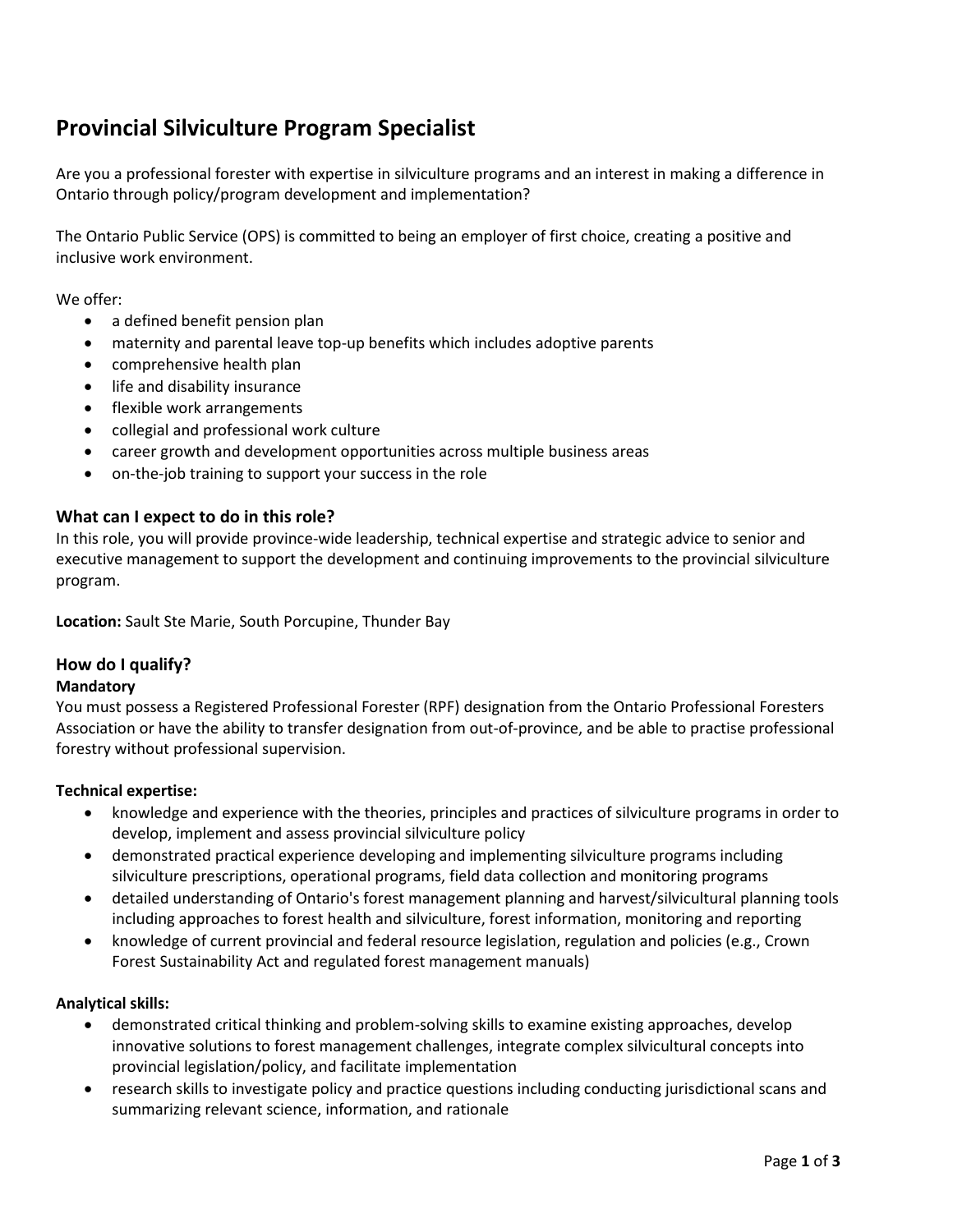• proficiency in computer-based data management and statistical-analysis skills to incorporate current science into silviculture policy development and the ability to provide technical advice and expertise

## **Communication and interpersonal skills:**

- communication skills to write briefing notes and technical reports, to correspond with clients, to prepare responses to Minister's letters or documents for review and approval by Senior Management, to succinctly and clearly present to technical and non-technical audiences, and to liaise with internal/external stakeholders
- interpersonal skills to tactfully and effectively communicate, build support and elicit cooperation and commitment from team members, other ministry and forest industry staff, and clients for the acceptance of silviculture policy and program development
- collaboration skills to develop a network of provincial contacts within government and industry to maintain current knowledge of the effectiveness of the provincial silviculture program, an understanding of emerging issues and to represent Ontario or the silvicultural program on provincial and national committees

## **Project management and leadership skills:**

- ability to provide provincial leadership to facilitate the effective and efficient review of the silviculture components (including financial) in forest management plans and annual reports
- leadership and organizational skills to lead interdisciplinary task teams to develop and deliver projects including establishing project purpose and priorities, developing a work plan and milestone deliverables, coordinating project logistics, and meeting timelines
- proven ability to lead the development of regulations, manuals, policies, guides and technical reference documents necessary for the successful implementation of the silviculture program

#### **Policy experience:**

• knowledge of policy development, evaluation, and monitoring techniques and procedures to lead the development of forest management guides and associated products (e.g., science and rationale for forest management direction) and to provide advice to senior management and practitioners

# **OPS commitment to diversity, inclusion, accessibility and anti-racism**

We are committed to build a workforce that reflects the communities we serve and to promote a diverse, antiracist, inclusive, accessible, merit-based, respectful and equitable workplace.

We invite all interested individuals to apply and encourage applications from people with disabilities, Indigenous, Black, and racialized individuals, as well as people from a diversity of ethnic and cultural origins, sexual orientations, gender identities and expressions.

Visit the [OPS Anti-Racism Policy](https://www.ontario.ca/page/ontario-public-service-anti-racism-policy) <<https://www.ontario.ca/page/ontario-public-service-anti-racismpolicy> > and the [OPS Diversity and Inclusion Blueprint](https://www.ontario.ca/page/ops-inclusion-diversity-blueprint) [< https://www.ontario.ca/page/ops-inclusiondiversity-blueprint](https://www.ontario.ca/page/ops-inclusiondiversity-blueprint) > pages to learn more about the OPS commitment to advance racial equity, accessibility, diversity, and inclusion in the public service.

We offer employment accommodation across the recruitment process and all aspects of employment consistent with the requirements of Ontario's [Human Rights Code](http://www.ohrc.on.ca/en/ontario-human-rights-code) <<http://www.ohrc.on.ca/en/ontario-human-rights-code> >. Refer to the application instructions below if you require a disability-related accommodation.